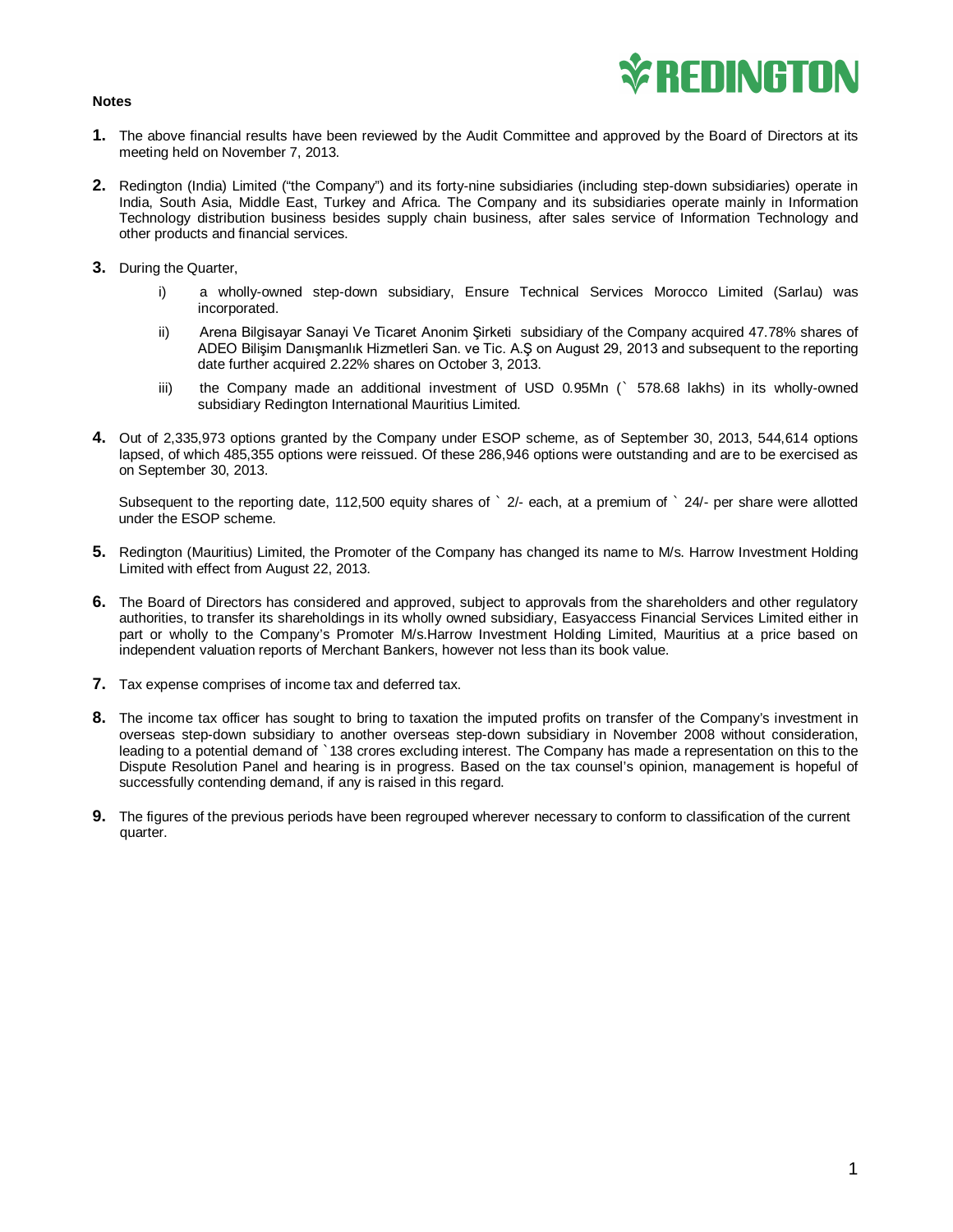

## **10. Statement of Assets and Liabilities**

|                                                                  |                   |                 |                                  | Amount in ` Lakhs                |
|------------------------------------------------------------------|-------------------|-----------------|----------------------------------|----------------------------------|
|                                                                  | Consolidated      |                 | <b>Standalone</b>                |                                  |
| <b>Particulars</b>                                               | <b>Unaudited</b>  | <b>Audited</b>  | <b>Unaudited</b>                 | <b>Audited</b>                   |
|                                                                  | September 30,2013 | March 31,2013   | September 30,2013                | March 31,2013                    |
|                                                                  |                   |                 |                                  |                                  |
| <b>EQUITY AND LIABILITIES</b>                                    |                   |                 |                                  |                                  |
|                                                                  |                   |                 |                                  |                                  |
| Shareholders' funds                                              |                   |                 |                                  |                                  |
| (a) Share capital                                                | 7,986             | 7,983           | 7,986                            | 7,983                            |
| (b) Reserves and surplus                                         | 182,886           | 156,085         | 107,011                          | 98,564                           |
| Sub total -Shareholder's funds                                   | 190,872           | 164,068         | 114,997                          | 106,547                          |
| <b>Minority Interest</b>                                         | 17,618            | 15,634          | $\overline{\phantom{a}}$         | $\overline{\phantom{a}}$         |
|                                                                  |                   |                 |                                  |                                  |
| <b>Non-current liabilities</b>                                   |                   |                 |                                  |                                  |
| (a) Long-term borrowings                                         | 32,490            | 38,552          | $\overline{a}$                   | ÷                                |
| (b) Deferred tax liabilities (Net)                               | 378               |                 | $\overline{\phantom{a}}$         | ÷.                               |
| (c) Other Long term liabilities                                  | 1,833             | 690             | $\overline{a}$<br>796            |                                  |
| (d) Long-term provisions<br>Sub total - Non-current liabilities  | 3,511<br>38,212   | 2,988<br>42,230 | 796                              | 710<br>710                       |
|                                                                  |                   |                 |                                  |                                  |
| <b>Current liabilities</b>                                       |                   |                 |                                  |                                  |
| (a) Short-term borrowings                                        | 196,391           | 160,434         | 71,132                           | 61,927                           |
| (b) Trade payables                                               | 200,137           | 203,480         | 82,083                           | 92,563                           |
| (c)Other current liabilities                                     | 56,324            | 63,564          | 16,826                           | 19,418                           |
| (d) Short-term provisions                                        | 1,448             | 2,957           | 125                              | 1,982                            |
| Sub total - Current liabilities                                  | 454,300           | 430,435         | 170,166                          | 175,890                          |
| <b>TOTAL</b>                                                     | 701,002           | 652,367         | 285,959                          | 283,147                          |
|                                                                  |                   |                 |                                  |                                  |
| <b>ASSETS</b>                                                    |                   |                 |                                  |                                  |
| <b>Non-current assets</b>                                        |                   |                 |                                  |                                  |
| (a) Fixed assets (Including Capital Work-in progress)            | 31,225            | 29,951          | 8,651                            | 8,203                            |
| (b) Goodwill on consolidation / acquisition                      | 6,929             | 6,573           | $\overline{a}$                   |                                  |
| (c) Non-current investments (Refer note 6)                       | L.                | $\overline{a}$  | 66,495                           | 65,912                           |
| (d) Deferred tax assets (net)                                    | 895               | 854             | 715                              | 675                              |
| (e) Long-term loans and advances                                 | 8,772             | 7,607           | 8,053                            | 6,962                            |
| (f) Long term receivables under financing activity               | 563               | 899             | $\overline{a}$<br>$\overline{a}$ | $\blacksquare$<br>$\blacksquare$ |
| (g) Long term trade receivable<br>Sub total - Non-current assets | 1,551<br>49,935   | 45,884          | 83,914                           | 81,752                           |
|                                                                  |                   |                 |                                  |                                  |
| <b>Current assets</b>                                            |                   |                 |                                  |                                  |
| (a) Inventories                                                  | 213,650           | 195,317         | 75,968                           | 77,186                           |
| (b) Trade receivables                                            | 319,027           | 301,672         | 100,502                          | 93,302                           |
| (c) Cash and cash equivalents                                    | 56,449            | 48,209          | 8,944                            | 15,039                           |
| (d) Short-term loans and advances                                | 32,604            | 25,948          | 16,631                           | 15,868                           |
| (e) Short term receivable under financing activity               | 29,337            | 35,337          | $\overline{a}$                   | $\sim$                           |
| Sub total - Current assets                                       | 651,067           | 606,483         | 202,045                          | 201,395                          |
| <b>TOTAL</b>                                                     | 701,002           | 652,367         | 285,959                          | 283,147                          |